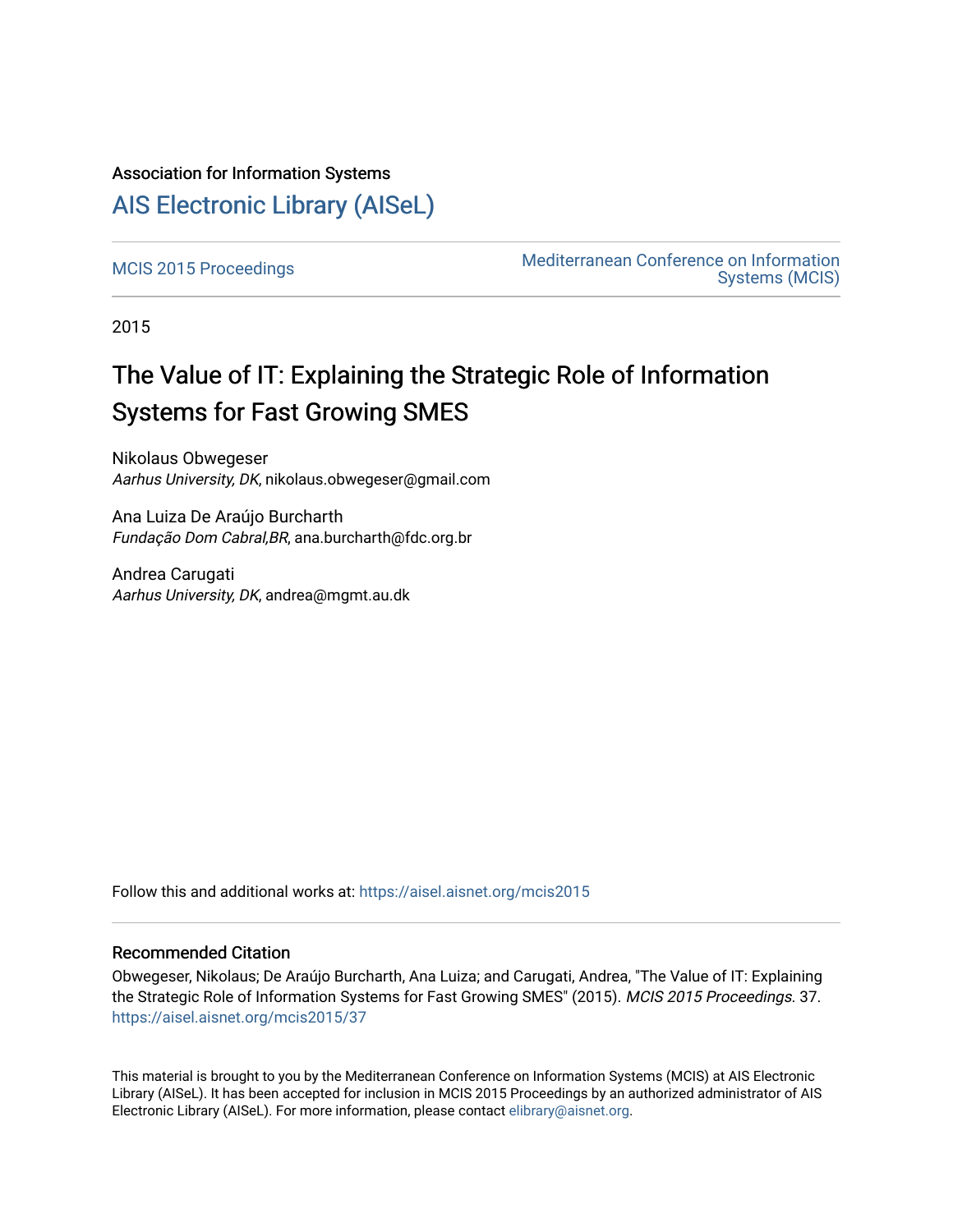## **THE VALUE OF IT: EXPLAINING THE STRATEGIC ROLE OF INFORMATION SYSTEMS FOR FAST GROWING SMES**

*Complete Research*

Obwegeser, Nikolaus, Aarhus University, Aarhus, DK, nikolaus@mgmt.au.dk

De Araújo Burcharth, Ana Luiza, Fundação Dom Cabral, Belo Horizonte, BR, ana.burcharth@fdc.org.br

Carugati, Andrea, Aarhus University, Aarhus, DK, andrea@mgmt.au.dk

### **Abstract**

*This article investigates fast growing and successful small and medium enterprises (SMEs). We focus particularly on the role and relevance of information systems (IS) skills and knowledge for their success. Although many theories account for the relationship between IS and organizational performance, they target mostly the context of large corporations, thus overlooking the special conditions that fast growing SMEs face. We specifically investigate fast growing SMEs for the following reasons: these companies are subject to constant organizational change due to their continuous growth and thus rely critically on having the right IS setup and strategy, while at the same time they are often too small and specialized for out-of-the-box enterprise IS solutions. Based on an interpretive multiple-case study design, we present three generic, archetypal IS strategies, ranging from full identification with and capitalization on IS to complete cost-based outsourcing of all IS related services. We analyze the inherent chances and risks associated with each of these strategies and present anecdotal evidence from the case companies to illustrate our findings.*

*Keywords: SMEs, E-skills, Strategic alignment*

### **1 INTRODUCTION**

The influence of information systems (IS) on the success and performance of companies has been widely recognized, and is an active field of research (Chan, Huff, Barclay, & Copeland, 1997; Chen, Worth, Preston, & Teubner, 2010; Melville, Kraemer, & Gurbaxani, 2004). The concept of IS alignment has been established in both research and practice and describes the need for a combined approach that integrates both business and IS goals to form an overall strategy (Henderson  $\&$ Venkatraman, 1993).

In this paper, we present an in-depth analysis of how an organization's understanding and valuation of IS relates to its success. We decided to specifically investigate fast growing SMEs for the following reasons: these companies are subject to constant organizational change due to their continuous growth and thus rely critically on having the right IS setup and strategy. At the same time they are often too small and/or specialized for - or simply cannot afford - out-of-the-box enterprise IS solutions and "have rather limited free time to work on strategic issues, limited IT knowledge, and limited resources to spend" (Bernaert, Poels, Snoeck, & De Backer, 2014) . The European Commission defines SMEs as "enterprises which employ fewer than 250 persons and which have an annual turnover not exceeding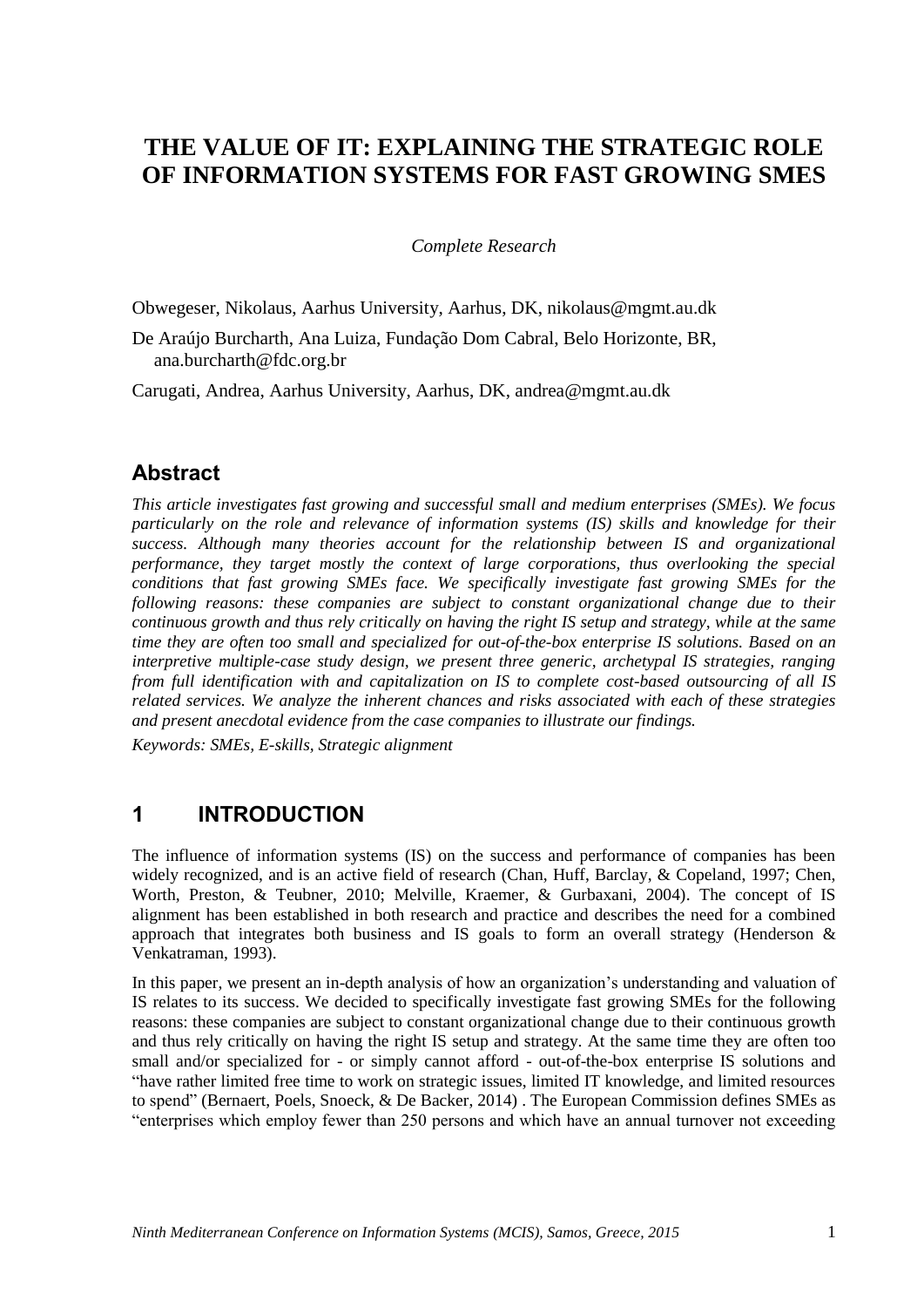50 million euro, and/or an annual balance sheet total not exceeding 43 million euro" (EU, 2005). SMEs are a very relevant research setting because they are considered to be the "backbone" of the economy, constituting up to 99% of the whole population of firms,, contributing 2/3 of private sector jobs and being responsible for more than 50% of overall value-creation within the EU (Muller, Gagliardi, Caliandro, Bohn, & Klitou, 2014). Nevertheless, researchers found that there is a gap of scientific literature investigating the otherwise well-known concepts of IS strategy and Enterprise Architecture in the context of SMEs (Bernaert et al., 2014; Margi Levy, Powell, & Yetton, 2002). This research project therefore helps to understand the relevance of IS skills and knowledge on the success of fast growing organizations.

Based on an interpretive multiple-case study design, we present and analyze the findings of ten interviews. Using inductive concept construction we are able to abstract three generic, archetypical IS strategies from our case data, ranging from full identification with and capitalization on IS (IT companies) to complete cost-based outsourcing of all IS related services. We analyze the inherent chances and risks associated with each of these strategies and present anecdotal evidence from the case companies to illustrate our findings.

The remainder of this article is structured as follows: We first provide an overview of the concept of IS strategy and the particular challenges of SMEs facing continuous growth. In the next section we describe in detail our research design and methodology, followed by a presentation of the results from the multiple case studies, our empirical observations and a discussion of our findings. Finally, we present concluding remarks that sum up our research and point to implications for practitioners.

## **2 STATE-OF-THE-ART**

Information systems are broadly conceptualized as the combination of multiple factors that encompasses technology, people, processes and networks. They are investigated at different levels, including development, implementation, provision and operation (Davis, 2000). IS research is often embedded in organizational settings and therefore closely connected to organizational issues. A large number of practitioners is aware of the influence that IS has on the success of organizations (Worthen, 2007). Especially in times of difficult economic situations, decision makers are interested in understanding the value that IS can provide for their companies (Luftman & Ben-Zvi, 2010).

In an exhaustive review of the IS strategy literature (Chen et al., 2010, p. 237) define IS strategy as "the organizational perspective on the investment in, deployment, use, and management of information systems". They stress that it is due to this broad conceptualization that IS strategy can be aligned with and provide valuable benefits for an organization's business strategy. Moreover, they find that the scientific literature presents itself using three different understandings of IS strategy: IS strategy to support the business strategy, IS strategy as the master plan for IS activities, and IS strategy as the shared view of IS within the organization (Chen et al., 2010, p. 239). In line with these different conceptualizations, (Melville et al., 2004) employ a resource-based-view (RBV) perspective in order to understand how IT is related to organizational performance. They find that while IT can offer a range of benefits for organizations, "the high degree of complexity leads to a context-contingent set of synergistic combinations of IT and other organizational resources..." (Melville et al., 2004, p. 311). In other words, the trick is to choose the right system or combination of systems for a specific context, instead of falling for hypes and simplified models.

(Henderson & Venkatraman, 1993) presents the concept of strategic alignment, triggering a whole stream of research that investigates the question of how to align an organizations' IS strategy with its business strategy. They state that IS and business strategy have to be linked and aligned on both external (strategic) and internal (operational) levels (Henderson & Venkatraman, 1993, p. 476) and propose 4 different alignment perspectives, depending on the context and the question if business or IS strategy is the driving force for the overall strategy of a company (Henderson & Venkatraman, 1993,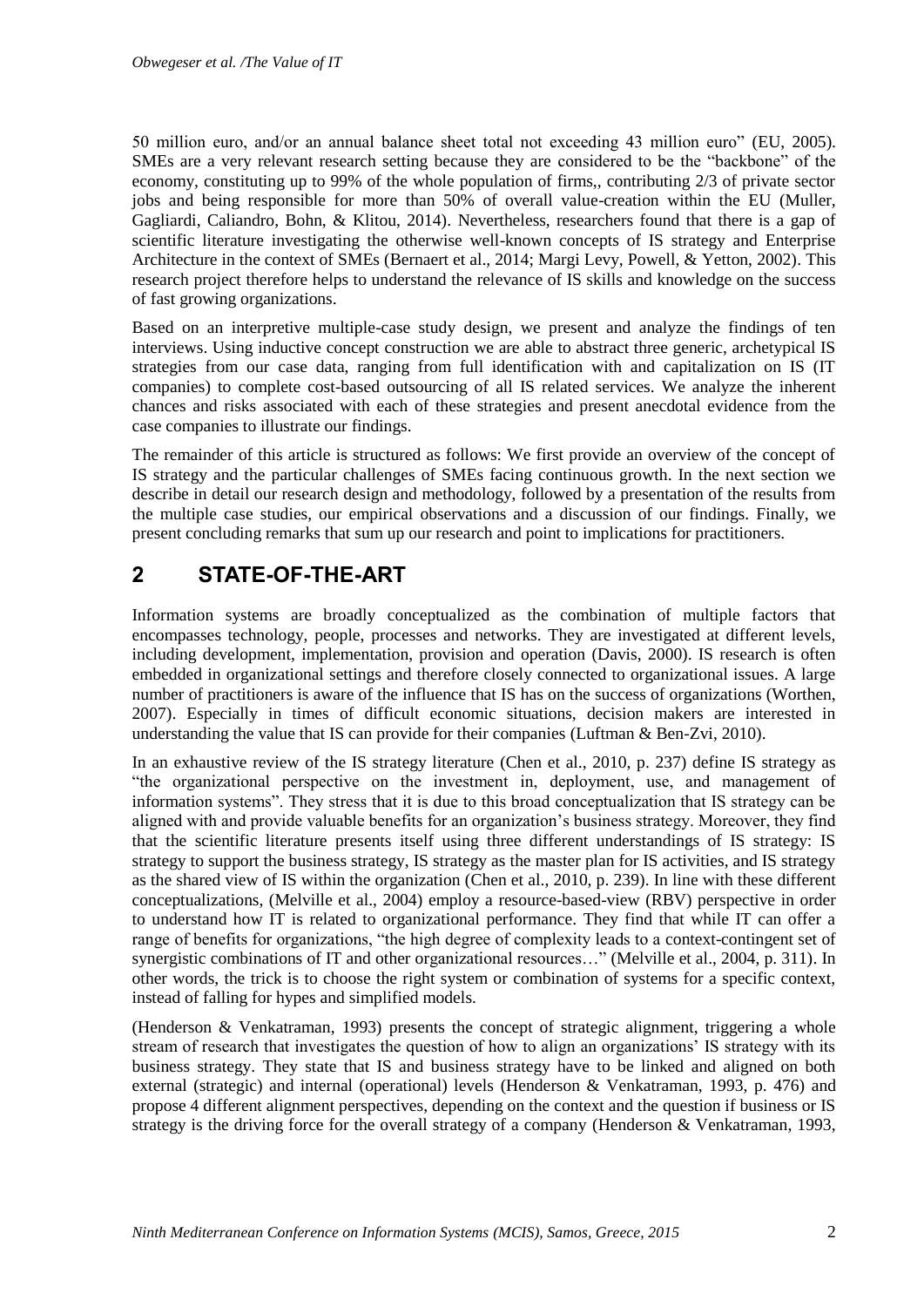pp. 477–479). Researchers have investigated strategic alignment from various theoretic perspectives and added to the knowledge base in terms of influencing variables, complexities and success factors (Kearns & Lederer, 2003; Kearns & Sabherwal, 2007; Reich & Benbasat, 2000; Tallon, 2008).

While SMEs show considerable differences to large firms, a large part of the literature on IS Strategy and strategy alignment is based on and informed by large firms. These firms tend to have substantially higher levels of internal knowledge and skills regarding IS (Margi Levy & Powell, 2005, p. 8). Thus, researchers argue that theories explaining IS Strategy and governance cannot be simply scaled down to be applicable for SMEs since they show "a completely different economic, cultural and managerial environment" (Devos, Van Landeghem, & Deschoolmeester, 2012, p. 206). Based on the fact that IT is generally understudied and small firms are rarely involved in research discussing IT knowledge, some researchers state that the organizational theories (including practices and behavior) that have been developed for large companies "may not be valid in small ones" (Riemenschneider, Harrison, & Mykytyn, 2003, p. 269).The decision process in SMEs is often dominated by the owner or a member of the management board (e.g. chief financial officer) and can be described as reactive and problemsolving oriented (M. Levy & Powell, 2000). The value that strategic IS planning and valuation can bring for SMEs has not caught much attention until very recently. The value of IS investments is often hard to grasp for SME practitioners, due to their explorative and emerging nature. According to (Symons & Walsham, 1988), in order to efficiently evaluate the benefits and costs associated with an IS, one has to fully understand the underlying processes, which may not be the case in high-growth SMEs that have not yet developed a clear organizational structure.

## **3 METHODOLOGY**

### **3.1 Empirical Setting**

Our empirical work builds upon an interpretive, multiple case study methodology grounded on qualitative data (Eisenhardt, 1989). Our choice for an inductive study is justified by the lack of a viable theory that addresses the IS strategy in fast growing SMEs. IS alignment is regarded as a critical factor for the success of businesses (Melville et al., 2004) and yet, the vast empirical literature on the design of IS strategies overlooks to a great extent the challenges that fast growth processes pose (Margi Levy & Powell, 2005). Using a multiple case study approach, we are able to perform crosscase analysis and generate or extend existing theory (Benbasat, Goldstein, & Mead, 1987).

Our sample is composed of ten fast-growing SMEs that operate in Denmark in various sectors: retail, manufacturing, transportation, ICT and financial services. They were screened for introduction in the study based on the annual Gazelle study conducted by the newspaper Børsen in 2012. This study identifies fast-growing companies – named Gazelles – in the country using the following criteria: (1) minimum of  $135.000\text{€}$  in revenues or  $67.000\text{€}$  in gross profit; (2) positive sum of the operating results and (3) doubled turnover/gross profit over the past four years (Børsen, 2012). Firms were further qualified into the sample on the basis of how many times they were awarded the Gazelle prize (e.g. those who had won it several times were favored) and of data accessibility (e.g. in terms of geographical location and willingness to participate in the study).

We argue that Gazelles are particularly interesting as an object of study, since their high growth rates likely put them in extreme situations that lead them to experience needs ahead of market, thereby making them specially sensitive to strategic decisions. More than other companies, Gazelles are heavily depending on leveraging all resources that could help support their growth. Thus, we assume that the influence of decisions concerning both IS strategy and overall business strategy is faster, more visible and more intensive.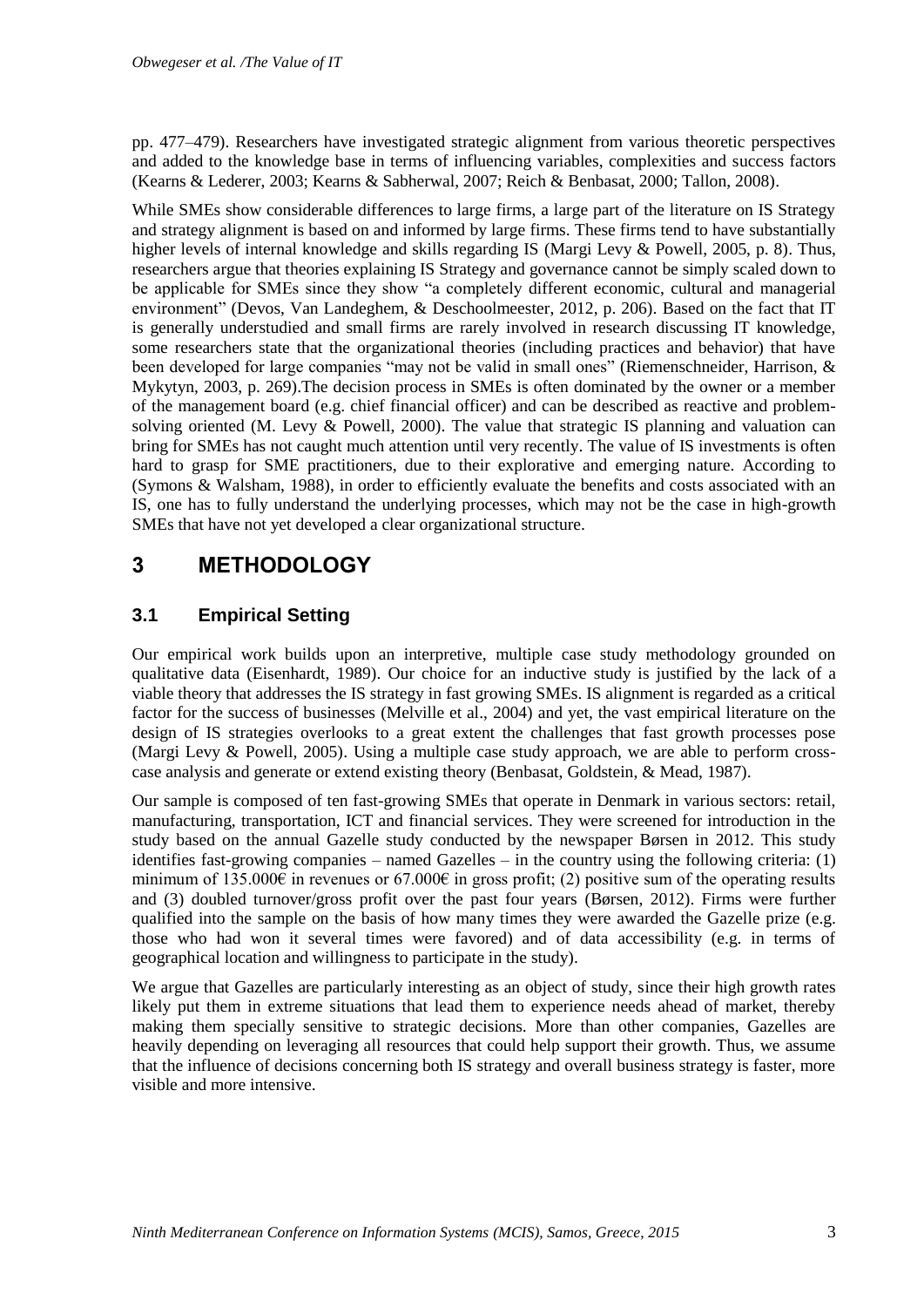### **3.2 Data Sources**

Data was gathered primarily via interviews and supplemented by observations about the companies recorded during the site visits and by secondary sources of information, i.e. the ORBIS database and the website proff.dk. The Chief Executive Officer (CEO) and Chief Information Officer (CIO) were our target informants, as they were deemed to be most knowledgeable about the technological and strategy-related aspects of their companies.

Interviews were semi-structured. We led the questioning, while maintaining flexibility to embrace issues that emerged during the data collection. The interviewees were asked a variety of questions related to their company's organization and strategic use of IT and management systems. All interviews were conducted between March and November 2014. We analyzed the case data using an inductive approach to derive the characteristics of IS strategies in each surveyed organization. After analyzing the cases separately, we conducted a cross-case analysis to locate common themes and compare the differences that emerged across them. Our inferences were grounded on the empirical data provided by our interview transcripts.

## **4 FINDINGS**

### **4.1 Archetypes of IS Strategies**

Table 1 shows an overview of our results with a characterization of the various dimensions of IS strategies in all case companies. As previously mentioned, our point of departure was a broad understanding of IS strategy as encompassing elements of technology, people, processes and networks. Our research is mainly focusing on the IT-valuation of an organization which is defined within it's IS strategy. The dimensions in Table 1 were thus not defined a priori, but emerged during the process of data analysis. Our key inference, which is supported by considerable evidence summarized in Table 1, is that companies can be broadly divided into three groups (A,B,C), which represent different archetypes of IS strategy in fast growing SMEs.

*Group A* encompasses four companies – Art Software, Digital House, InSynch Host and Magazine Electro. While the first three belong to the ICT sector, the latter is an online retail company. These companies have in common a high IT valuation, in that they clearly see IT as their core activity. As the informant at Digital House expressed it:

#### "*IT is very integrated into our way of life*".

They are inherently reliant on IT to a high extent, since their business models are based on and built around IT (in fact three of them sell IT). Interestingly, Magazine Electro, as the only non-ICT company in the group, presents strong identification with IT, which is reflected in the way it manages all its operations. As the COO commented:

*"We try to put as many processes as possible into the IT system (…) One of the areas we can mostly see this is how we deal with our physical chain. We have 45 stores around Denmark that we run from here. It is run by seven people in a small dedicated team. Before we bought it in 2011, it was run by 45 people (…) Because we are focusing on what we can do in the IT way (…) We use the intranet and other IT systems that help and guide the stores around the country in how to run the business. Because we are born e-commerce, IT-driven, this is our way to run a physical chain".*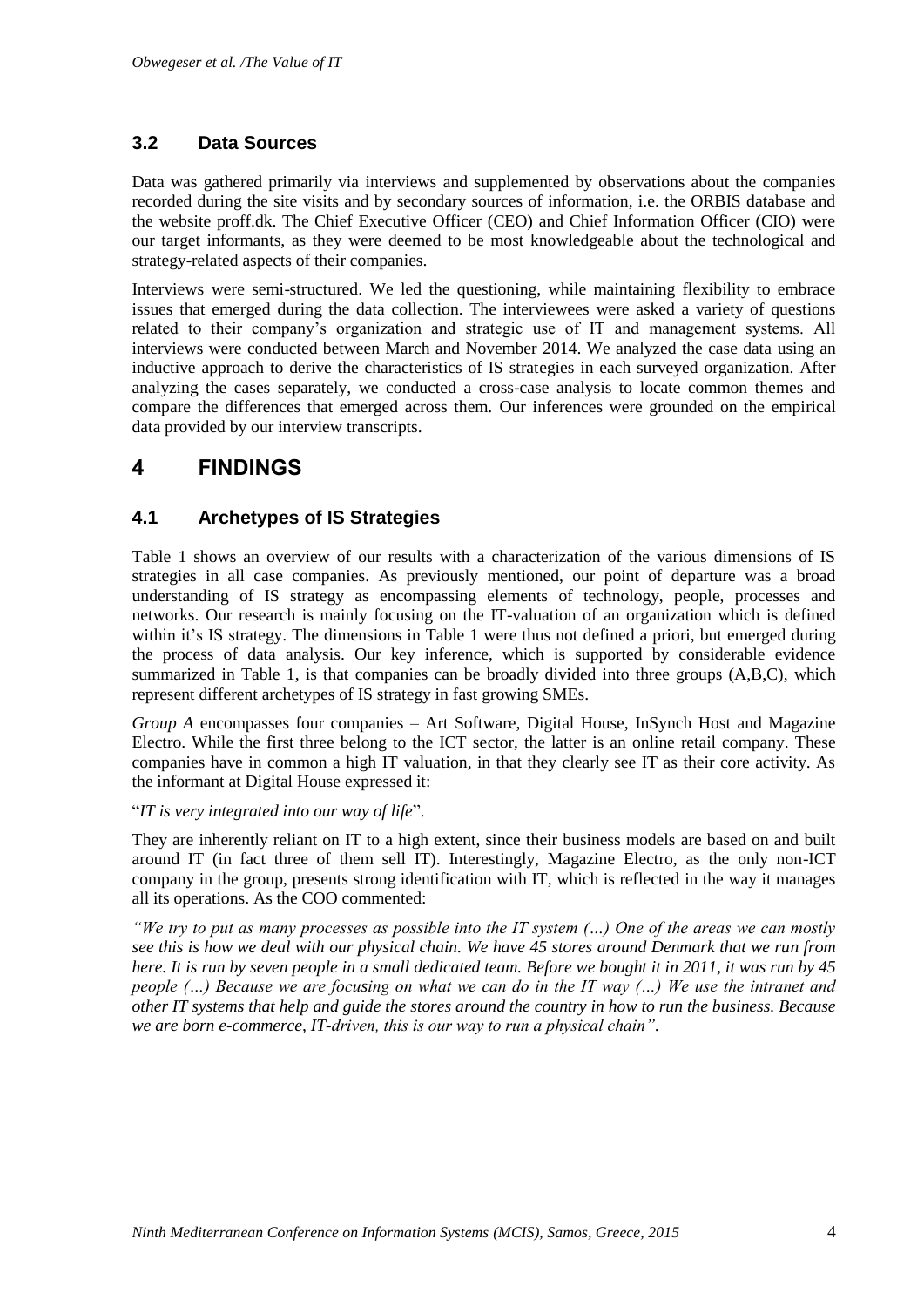| Group | $Company*$       | <b>How IT is seen</b>                                          | <b>IT Reliance</b> | <b>IT Sourcing</b>                                                                    | <b>IT Responsible</b> | <b>Strategic</b><br><b>IS</b><br>Planning | <b>IT Budget</b> | <b>IT</b><br>Innovation<br><b>Strategy</b> |
|-------|------------------|----------------------------------------------------------------|--------------------|---------------------------------------------------------------------------------------|-----------------------|-------------------------------------------|------------------|--------------------------------------------|
| A     | Art Software     | IT as the core of the<br>company                               | High               | Combination of insourcing (primarily)<br>and outsourcing (servers)                    | <b>CTO</b>            | Yes                                       | n.a.             | First-mover                                |
| A     | Digital House    | IT as the core of the<br>company                               | High               | Insourcing                                                                            | CI <sub>0</sub>       | Yes                                       | 200.000 €        | <b>Fast Follower</b>                       |
| A     | InSynch Host     | IT as the core of the<br>company                               | High               | Insourcing                                                                            | 3 Vice-Presidents     | Yes                                       | $1.200.000 \in$  | <b>Fast Follower</b>                       |
| A     | Magazine Electro | IT as the core of the<br>company                               | High               | Insourcing                                                                            | C <sub>0</sub>        | Yes                                       | 497.000 €        | First-mover                                |
| B     |                  | Apolo Sportswear IT as a support activity                      | Medium             | Outsourcing (combined with the effort<br>to internalize some knowledge)               | CEO                   | Yes                                       | 700.000 €        | First-Mover                                |
| B     | SweetHome        | redefining<br>Currently<br>itself<br>IT<br>as<br>an<br>company | High               | In the process of insourcing, after<br>several years of complete outsourcing<br>of IT | CIO (being hired)     | Yes                                       | n.a.             | First-mover                                |
| B     | North Utility    | IT is just everywhere<br>in this company                       | High               | Insourcing                                                                            | C <sub>IO</sub>       | Yes                                       | 15.000.000 €     | <b>Fast Follower</b>                       |
| C     | LightHouse       | IT as a cost                                                   | Medium             | Outsourcing                                                                           | $CEO + 1$ Accountant  | N <sub>0</sub>                            | 60.000 €         | Slow Follower                              |
| C     | Njord Shipping   | IT as a cost                                                   | Low                | Outsourcing                                                                           | "IT-guy"              | No                                        | 6.700 €          | Slow Follower                              |
| C     | Logica           | IT as a cost                                                   | Medium             | Outsourcing (combined with the effort<br>to internalize some knowledge)               | IT-manager            | No                                        | 270.000 €        | Slow Follower                              |

#### **Characterization of IS Strategies Among Case Companies**

*Table 1. Case companies and their characteristics.*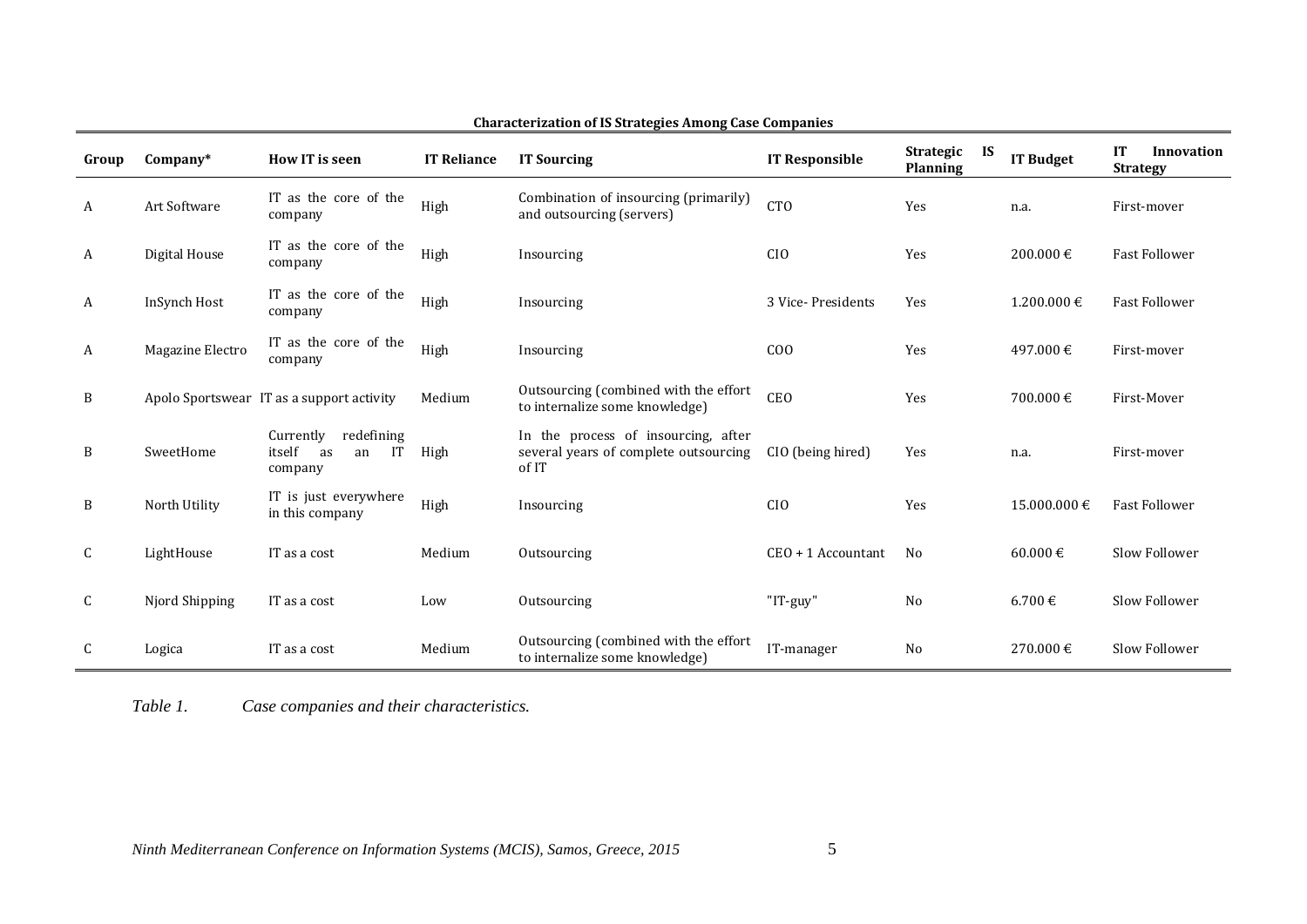| Group | $Company*$       | <b>E-business Skills Demands</b>                                                                                                 | <b>Characteristics of the Workforce</b>                                                     | <b>Challenges to Growth</b>                                                     |
|-------|------------------|----------------------------------------------------------------------------------------------------------------------------------|---------------------------------------------------------------------------------------------|---------------------------------------------------------------------------------|
| A     | Art Software     | Combination of commercial and technology skills + knowledge of upcoming<br>technological trends (e.g. cloud computing, big data) | involvement and<br>High<br>level<br>of<br>enthusiasm, invest their free time on<br>learning | Did not verbalize any challenges                                                |
| A     | Digital House    | Interpersonal and communication skills                                                                                           | of involvement and<br>level<br>High<br>enthusiasm, invest their free time on<br>learning    | Lack of a clear governance model                                                |
| A     | InSynch Host     | Combination of commercial and technology skills + knowledge of upcoming<br>technological trends (e.g. cloud computing)           | of involvement and<br>High<br>level<br>enthusiasm, invest their free time on<br>learning    | Did not verbalize any challenges                                                |
| A     | Magazine Electro | Combination of commercial and technology skills + knowledge of upcoming<br>technological trends (e.g. business intelligence)     | level<br>of involvement and<br>High<br>enthusiasm, invest their free time on<br>learning    | Did not verbalize any challenges                                                |
| B     | Apolo Sportswear | Combination of commercial skills and technology education                                                                        | Divided<br>between<br>digital market<br>experts and operative IT experts                    | Lack of skilled workers                                                         |
| B     | SweetHome        | Knowledge of upcoming technological trends (e.g. social media, mobile)                                                           | Limited IT/IS skills in the process of<br>developing in-house knowledge                     | Limitations of prior external IT<br>provider                                    |
| B     | North Utility    | Knowledge of upcoming technological trends (e.g. enterprise architecture, big<br>data)                                           | Enthusiastic IT professionals (some<br>also externally recognized)                          | IT coordination and vulnerability of<br>existing IT systems                     |
| C     | LightHouse       | Limited demand for IT knowledge                                                                                                  | Limited IT/IS skills                                                                        | Lack of IT knowledge to establish a<br>dialogue with suppliers                  |
| C     | Njord Shipping   | Limited demand for IT knowledge                                                                                                  | Limited IT/IS skills                                                                        | Lack of IT knowledge to establish a<br>dialogue with suppliers                  |
|       | Logica           | Knowledge of upcoming technological trends (e.g. social media)                                                                   | Limited IT/IS skills                                                                        | Lack<br>of<br>manpower<br>and<br>IT<br>management<br>support<br>for<br>projects |

#### **Characterization of IS Strategies Among Case Companies**

*Table 1 (cont.). Case companies and their characteristics.*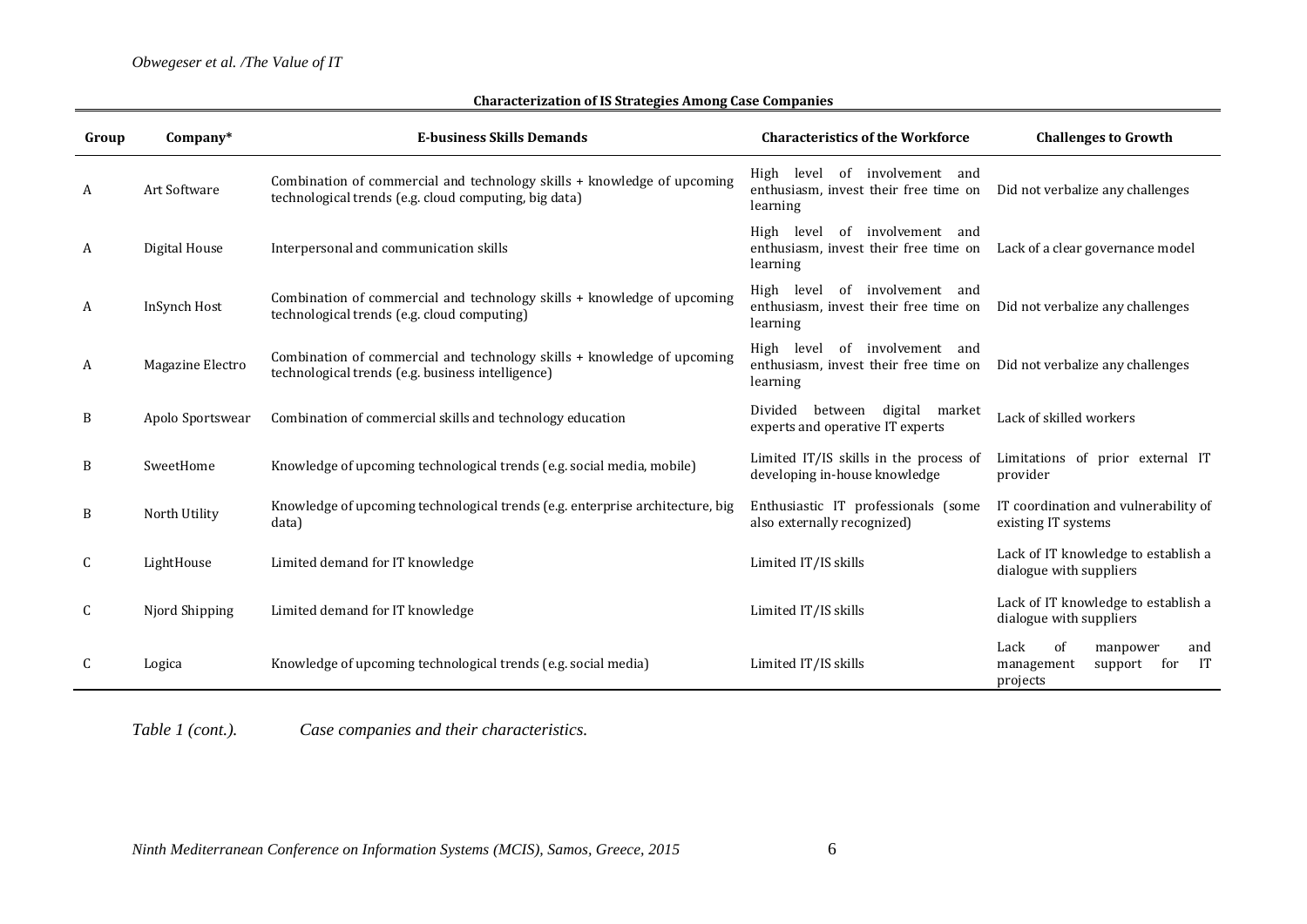With regards to governance, group A companies primarily rely on insourcing. That is, they develop inhouse most of the IT solutions for own use. For instance, Digital House reported:

"*Most of our systems are handcrafted by ourselves. We have fit our IT platforms to our own processes (...) This decision was made because we looked at the way we worked and it didn't actually fit any other software".*

This group of companies has a large internal knowledge base that allows them to build and adapt their own structure and IT governance processes, often informed by standardized models found in IS development, e.g. agile development (Highsmith & Cockburn, 2001) or SCRUM (Deemer, Benefield, Larman, & Vodde, 2012). In terms of internal organization, the companies in group A can be characterized by having a clear delegation of decision power in the figure of the responsible manager(s) who is fully dedicated to IS matters. They are also appointed to handle strategic planning of their systems and have discretion to allocate resources to the IT budget. In addition, these companies are at the forefront of technological trends, being characterized as either first-movers or fast-followers in their innovation strategies1. As the COO of Magazine Electro indicated:

*"Today I don't think that we are very different from our competitors. But every time we are just a little ahead of them in every small area".*

In the words of the InSynch Host's respondent:

-

"*We try to be out at the leading conferences and the technicians come home and say: hey, we have heard that the trend in the US is this. So that usually means that in a year or two it will show up here (...) And then we have a pre-sales department that has a structured way of gathering market requests (…) We simply follow up on what are the trends".* 

Another noticeable characteristic of group A is that the employees of these companies are generally highly involved and enthusiastic about their work, as well as willing to dedicate their free time on learning new technologies. According to the respondent at Art Software:

*"A lot of our employees can't stop growing their knowledge because they are loving it. That's what they do and that's what they are living for. And they are doing a lot of it in their spare time as well".* 

At the same time, group A companies present sophisticated demands for e-business skills<sup>2</sup>, which include employees that can combine commercial and technical skills and that are familiar with upcoming technological trends. As Art Software's manager's said,

*"The whole time in this history it is has been difficult to find the right guys (…) Instead of only focusing on having people that are skilled in coding or skilled in business, you have to find people that can understand both"*.

 $<sup>1</sup>$  First-movers are companies that are typically the first to market a new product, process or service, as they rely</sup> on technological breakthroughs from internal R&D efforts. Fast followers are those that focus on incremental changes to products and that use a second-mover strategy to keep risk low. In contrast, slow followers present a more reactive strategy, as they copy and acquire licenses from the technological drivers, while relying on cheap labor or captive market (Ali, 1994).

<sup>2</sup> E-Business skills are defined as *"the capabilities needed to exploit opportunities provided by ICT, notably the Internet, to ensure more efficient and effective performance of different types of organizations, to explore possibilities for new ways of conducting business and organizational processes, and to establish new businesses. e-Business skills are strategic and related in particular to innovation management, rather than technologymanagement, skills - which are part of ICT practitioner skills"* (*E-skills for Europe: Towards 2010 and Beyond*, 2004)*.*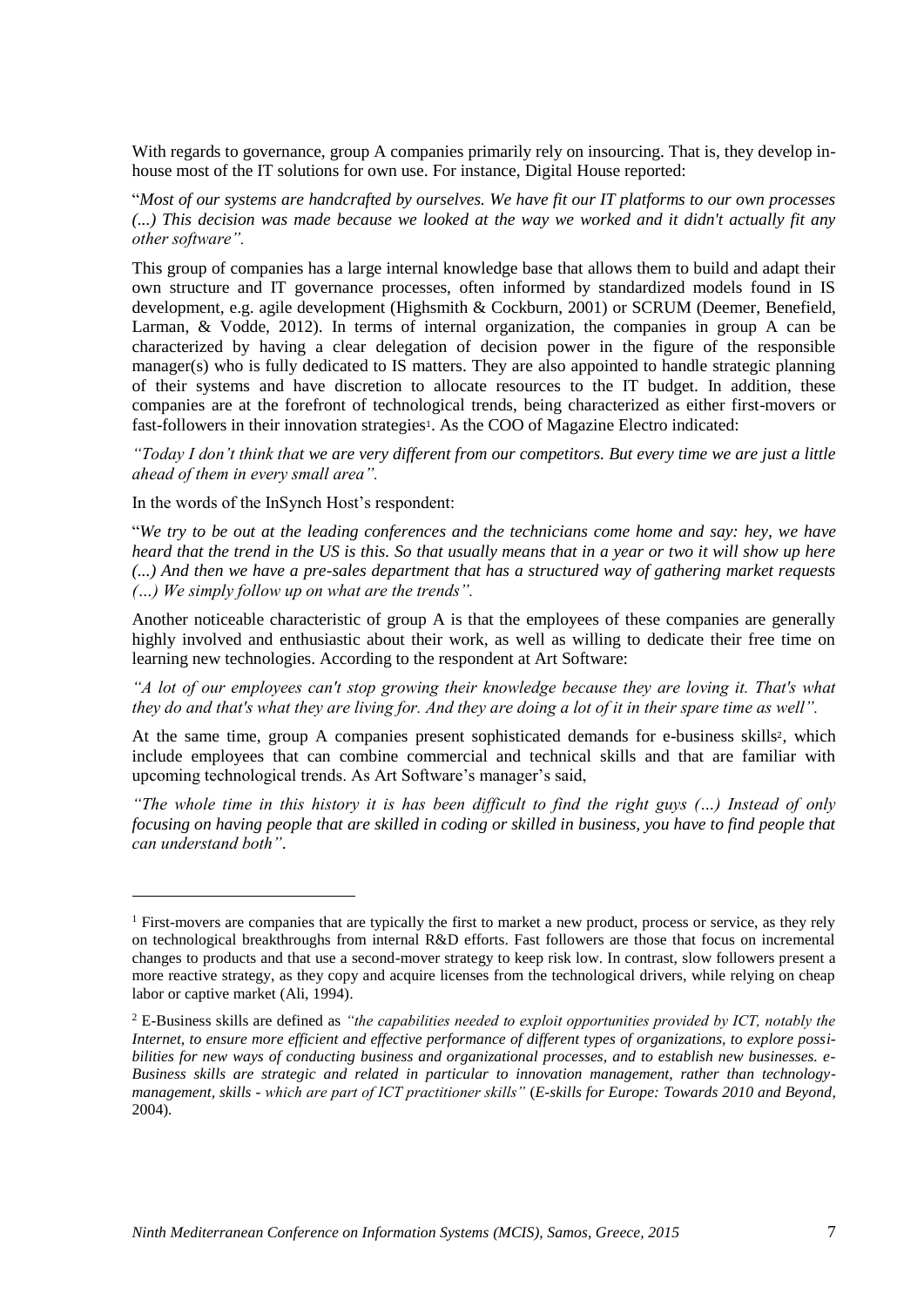Finally, three of the group A companies did not verbalize any specific challenges to their growth prospects. The companies that did so (i.e. Digital House) mentioned organization-related issues (e.g. lack of clear governance model) that did not directly point to IS issues.

*Group B* in turn, involves a more heterogeneous group of companies from various non-ICT sectors – Apolo Sportswear, SweetHome and North Utility. They share similar IS-related problems that have placed them in a transition phase – from seeing IT as a support activity to redefining IT as one of the core activities of the company. They have all been in a process of moving into a higher IT valuation, either because of perceived opportunities or because of the need to overcome IT-related challenges. Some of our findings point to a lack in company identity as the reason for a lack in IS strategy and alignment (Voss, Cable, & Voss, 2006). The manager as SweetHome expressed clearly this transition:

"We are kind of an unusual tech-business (…) [We consider ourselves] *more an IT company, but we're actually discussing that at the moment (…) Sometimes if you consider yourself as being only about properties, maybe you [can't see that] your system for managing properties could be used for something else".*

In the case of SweetHome, the transition was prompted by the limitations of the external supplier, to whom the company previously fully outsourced its IT solutions. Yet, due to the high level of growth of SweetHome, the supplier could neither catch up with the company's increasing demand nor maintain a satisfactory level of service. In the case of Apolo Sportswear, the transition was prompted by the opportunity of using more actively social media in marketing, which resulted in a large new digital department. In the case of North Utility, the vulnerability of its IT solutions posed challenges to the design of an efficient enterprise architecture, which led the company to hire expert professionals. As North Utility's CIO reported:

*"I need to accept that some things are just beyond my control. So I need to accept the fact that we are doing something that creates code-spaghetti from time to time (…) We also have these big old legacy solutions in excel, and at some point this just does not scalable anymore (…) Sometimes you can say that the foundation is shaking a little bit, we are almost overloading what we have right now".*

In terms of reliance on IT, they report medium to high levels. In the words of the interviewee from North Utility:

*"IT is just everywhere in this company".* 

Two of the group B companies were in the process of internalizing IT-related knowledge via insourcing practices as to address these challenges. The hiring of IT professionals and dedicated managers was key in this process. As a result, group B companies were moving from a reactive to a more proactive innovation strategy (either as first-movers or fast followers). The transition phase is also reflected in the workforce of these companies, which ranged from employees with very limited IT/IS skills (SweetHome) to enthusiastic and externally recognized ones (North Utility). Besides, the group B companies verbalized their e-business skills demands, which were targeted primarily at knowledge of upcoming technological trends, and also business-related knowledge. As the interviewee at Apolo Sportswear commented:

*"It is easy to find people who know about technology, but it is very hard to find people that know about technology and are commercial as well".*

Finally, *Group C* includes companies that operate in various sectors – LightHouse, Njord Shipping and Logica –and that share the same perspective of IT as primarily being a cost factor. They have thus a low valuation of IT. As Logica's IT manager put it very directly:

"*IT in our company is traditionally looked as a cost*".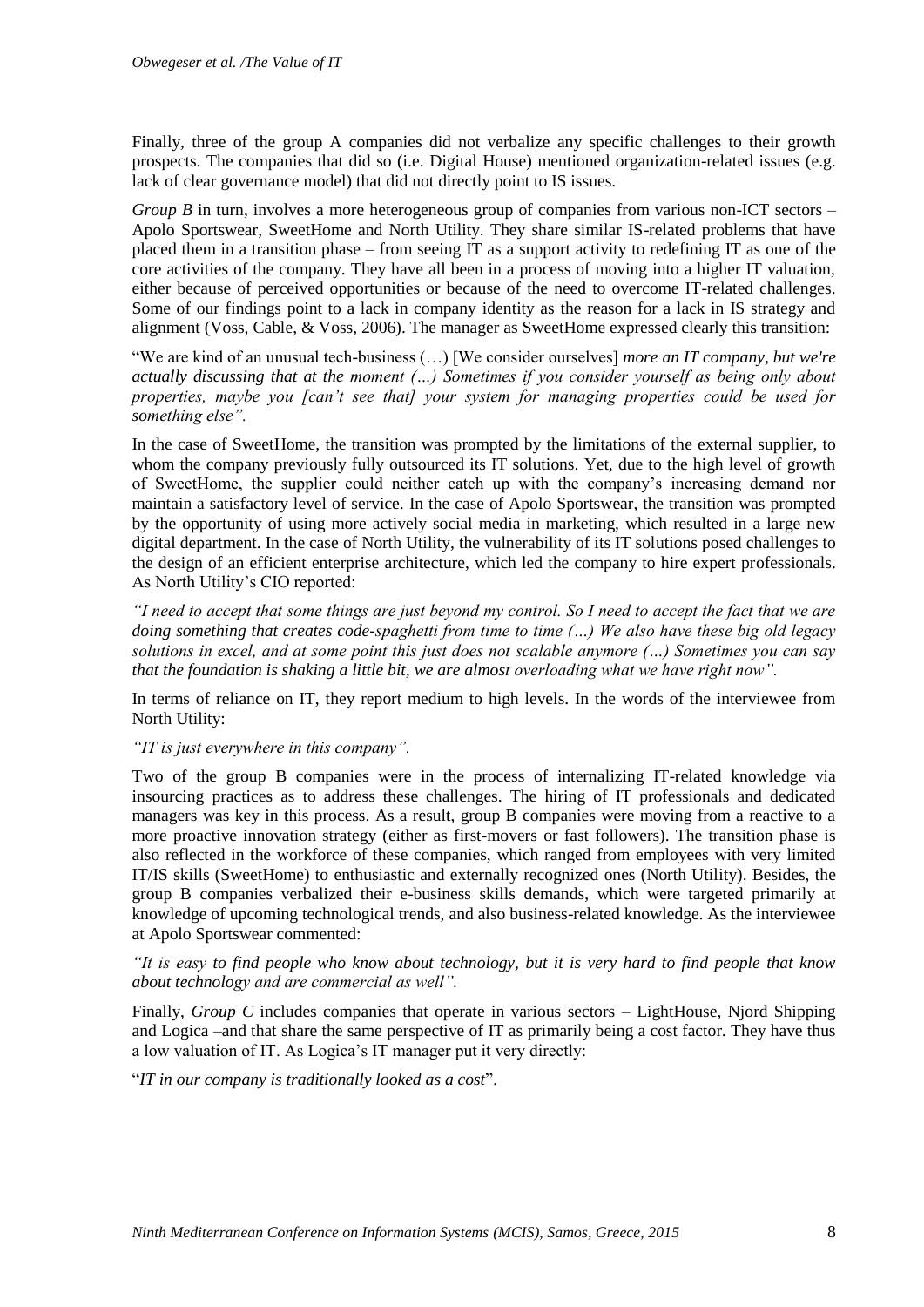They also outsource most of their IS-related activities to external vendors with a limited effort to internalize IS related knowledge (such an effort was reported only in the case of Logica). The managing director of LightHouse expressed his valuation of IS as the following:

*"I think the basic idea of how we build up this organization was to be agile, very slim and to cut off and outsource everything that was not core business. IT and its support is not a core business for us. So I think we will stay with that, I do not know how big the company would need to be to have to hire a guy".*

Nevertheless, they present different degrees of perceived IT reliance. While it is considered high in LightHouse ("*We 100% depend on the digital side or the IT side from morning to dawn"),* it is considered medium in Logica (where integrated ERP system is used for planning, invoicing and resource management), and rather low at Njord Shipping (where standard office solutions e.g. excel are used)*.* None of the three companies reported to have strategic IS planning. Logica's IT manager commented in this matter:

"*We might be even more successful if we were to spend a little more money on clever solutions, but it's hard work in the company here because there is no clear strategy (…) It's not a clear strategy that we would switch from our internal hardware here and going all cloud".*

In this regard, only Logica had a dedicated manager to handle IT matters, while the other two companies did not have a structured delegation of such responsibilities, which were managed ad hoc by the local "IT guy" or the CEO. Group C companies are also characterized by being slow followers with regards to their innovation strategy. This is exemplified by the Logica's marketing activities:

"*Just three years ago we were not doing any commercials pointed out for end users, but it has changed now (…) It started with just e-mailing, now we are on linkedin. Right now the discussion is: are we going to facebook or are we not going to facebook?"* 

Furthermore, group C companies possessed limited IT/IS skills in their workforce. As Njord Shipping's CEO testified:

*"As a smaller company, although we have been growing, we were without skills in the IT area (…) We were offered solutions from various players in that field and we were not able to evaluate and to choose between them, we thought it was hard to understand".*

Two of the group C companies (Njord Shipping and LightHouse) do not verbalize specific demands in terms of e-business skills, signaling that the lack of IT/IS skills is not seen as an issue. This potential misconception can lead to an increased risk and dependency on IT vendors in terms of both service provision and IT-knowledge. Both firms mentioned having difficulties in establishing a dialogue with suppliers as a result of not understanding IT-specific concepts. As LightHouse's informant stated:

*"When we speak to our suppliers, they are so technical (…) It is difficult to always, sometimes to understand what they really mean and if we actually should do this."*

Logica, in turn, expressed clear demands for more knowledge in upcoming technological trends (e.g. social media marketing) and mentioned the lack of manpower as management support for IT projects as important challenges for growth.

### **4.2 IS Strategy and Growth**

Figure 1 depicts a model of growth patterns based on our findings. We will first describe the dimensions and their meaning, before a detailed discussion on the two growth patterns "high IT valuation" and "low IT valuation" is presented. The model follows the categorization in three groups (A, B, C) that is presented and elaborated on earlier in this section.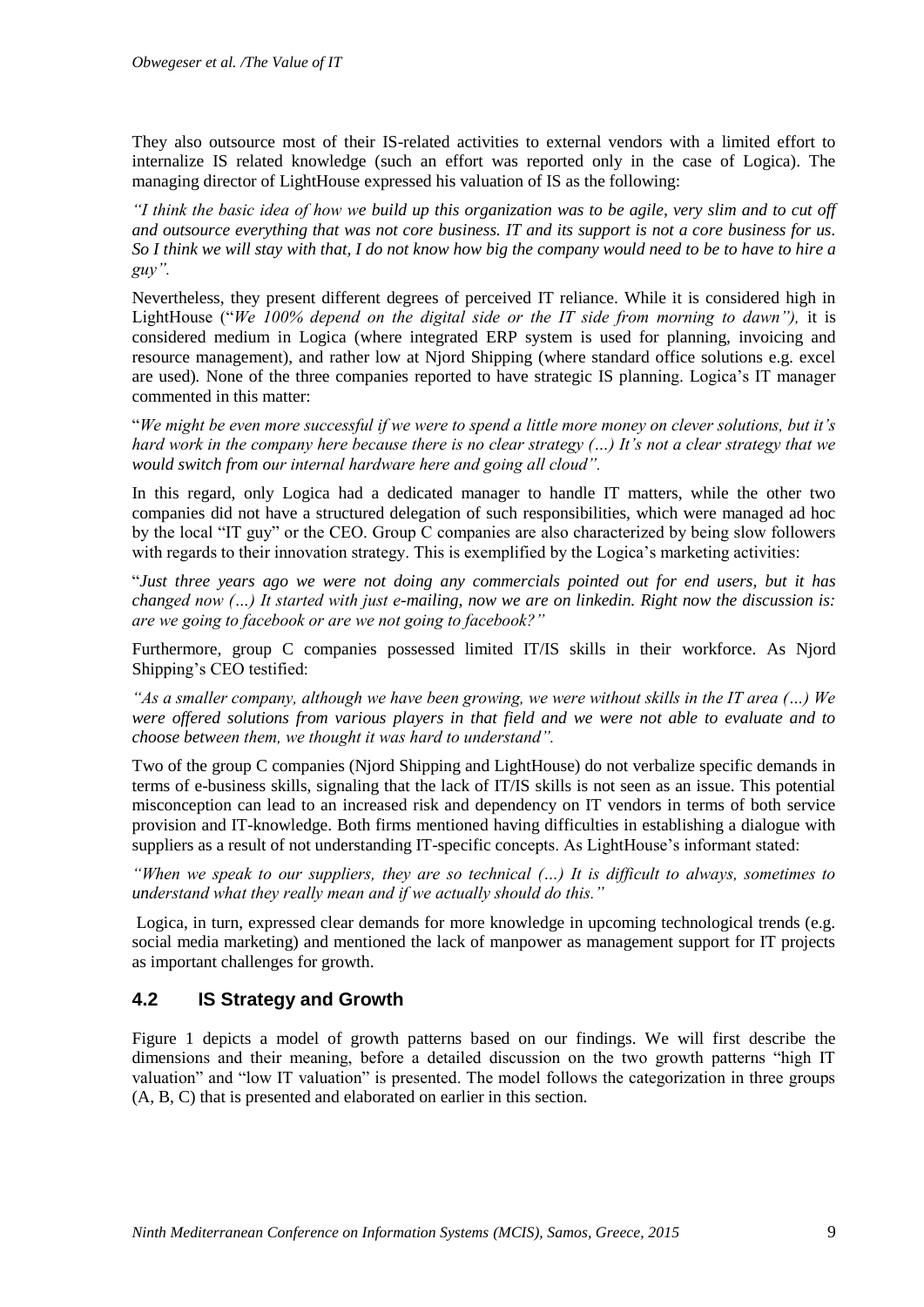

*Figure 1. IT valuation of SMEs and growth patterns.*

On the horizontal axis the time dimension is represented, while the growth of the organization is shown on the vertical axis. Both dimensions contribute to the change that an organization faces. We argue that it is especially those companies that face high growth in a short period of time (Gazelles) that are most exposed to weaknesses and challenges in their IS strategy, as "problems of coordination and communication magnify, new functions emerge, levels in the hierarchy multiply, and jobs become more interrelated" (Greiner, 1998) when growing.

Figure 1 shows that companies with a high IT valuation (group A) are not facing any IT-related disruptions to their fast growth. None of the group A companies voiced IT-related challenges to growth, as can be seen in Table 1. On the contrary, in line with literature (Oh & Pinsonneault, 2007) we can see that a high level of IT-valuation and commitment can act both as support as well as a driver for growth. This is not only true for IT-companies, as exemplified by our findings from the Magazine Electro case. These companies do not report an IT-related growth crisis since they invested timely in scalable IS strategies and established an in-house technical knowledge-base.

The growth pattern labeled "low IT valuation" depicts the growth path for both groups C and B. Companies in group B have a history of undervaluation of their IS strategy. They decided to change their IS strategy either due to IT-related problems for continuous growth (e.g. SweetHome) or in order to realize market potentials (e.g. ApoloSportswear). In these cases, the influence of IS strategy on their future growth is unsecure (dotted line) and heavily depending on how much technical debt and lack of knowledge has been accumulated and how this "crisis of lack of IT skills and resources" is managed.

Organizations in group C are characterized by limited IT/IS skills and little IT-valuation. They have not (yet) reached a situation of IT-related growth crisis. There are multiple potential reasons for these companies to either grow successfully without higher IT-valuation or overcome IT-related issues without changing their IS-strategy. First, companies found in group C are in non IT-intensive business areas. Thus, while their lack of IT-valuation is not a cause for growth problems, they are likely to miss out on the opportunities and scalability that come with a sound IS-strategy (e.g. Magazine Electro).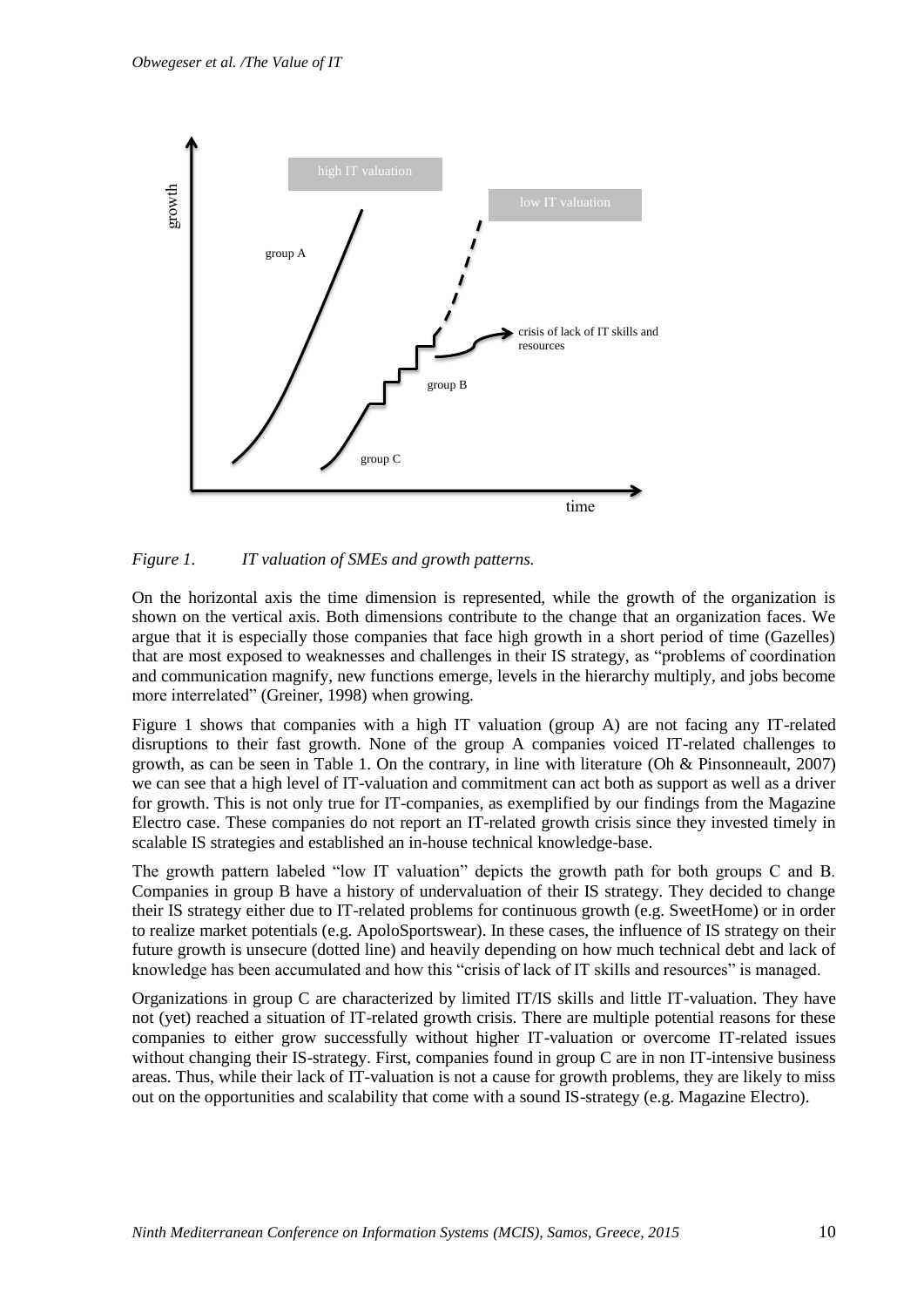Overall, our model shows that different IS strategies defining the IT-valuation of a company can have substantial positive as well as negative influence on fast growing SMEs. We derived two distinct patterns of growth based on our empirical data that allow us to demonstrate the potential benefits of a sound IS Strategy on organizational growth.

## **5 CONCLUDING REMARKS**

Our study takes a qualitative perspective to analyze the effects of IS strategies on fast growing SMEs. Our key result is the identification of three archetypes of IS strategies which fit different contexts, depending on the challenges of flexibility and scalability faced. The archetypes are tightly connected to the degree of IT reliance of the industry and IT valuation of the company.

The IT companies from Group A were aware of the value that IT delivers for them and present a well thought through IS strategy. These firms are able to fully capitalize on the benefits that IS are offering them. Companies in Group B were in a transition phase and reported benefits in the process of putting more value on IT. In specific, Apolo Sportswear created a large digital department; SweetHome was in the process of insourcing all its development and North Utility was in the process of hiring skilled people. Their motivation was based on either seeing market opportunities (e.g. Apolo Sportswear) or problems experienced with their former IS approach (e.g. SweetHome and North Utility). In contrast, companies of Group C seem to undervalue IT and outsource as much as possible of what they do not consider part of their core business. In doing so they are increasing the risk of creating a knowledge gap that will create considerable higher costs when changing their IS strategy at a later point.

All in all, our findings imply that IS strategy has to be constantly re-evaluated and aligned with business goals (in special growth). The goal should be not to build up a situation where a change or up-scaling becomes expensive because of lack of knowledge or infrastructure. On the contrary, the lack of a depth in IT skills and knowledge can lead to limitations to growth. In contrast to large companies, IS strategies for fast growing SMEs should be less concerned with traditional areas such as Enterprise Application Architecture (EAA) or integration of IS systems, but with creating a flexible IS strategy that supports direct, traceable and immediate capitalization on IS investments.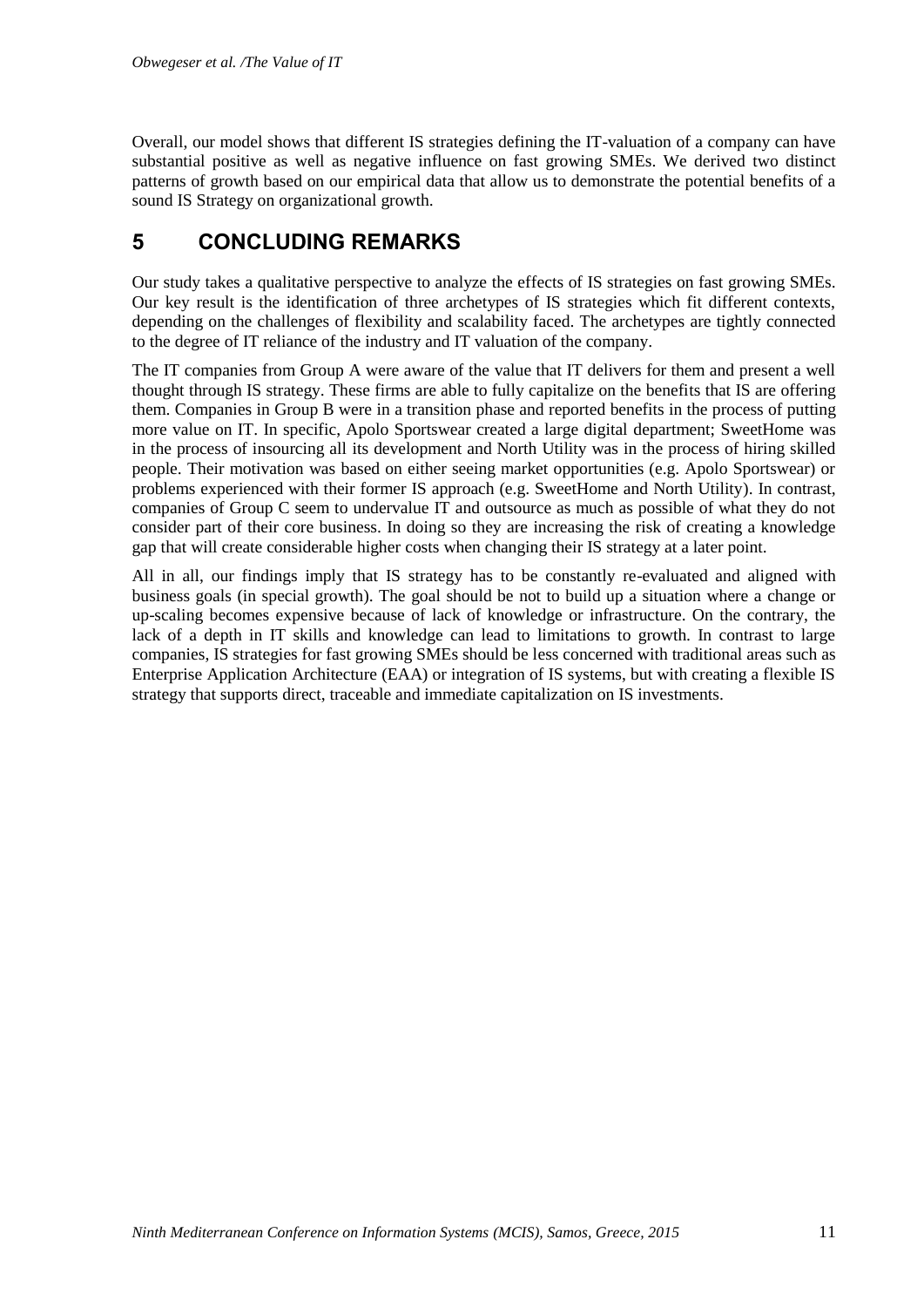### **REFERENCES**

- Ali, A. (1994). Pioneering versus incremental innovation: Review and research propositions. *Journal of Product Innovation Management*, *11*, 46–61. doi:10.1016/0737-6782(94)90118-X
- Benbasat, I., Goldstein, D. K., & Mead, M. (1987). The Case Research Strategy in Studies of Information Systems. *MIS Quarterly*, *11*, 369–386. doi:10.2307/248684
- Bernaert, M., Poels, G., Snoeck, M., & De Backer, M. (2014). Enterprise Architecture for Small and Medium-Sized Enterprises: A Starting Point for Bringing EA to SMEs, Based on Adoption Models. In *Information systems for Small and Medium-Sized Enterprises* (pp. 67–96). doi:10.1007/978-3-642-38244-4\_4
- Børsen. (2012). *Gazelle Report*. Retrieved from
- http://img.borsen.dk/img/cms/tuksi4/uploads/img\_server\_adm.files/1212\_filename\_2532.pdf
- Chan, Y. E., Huff, S. L., Barclay, D. W., & Copeland, D. G. (1997). Business Strategic Orientation, Information Systems Strategic Orientation, and Strategic Alignment. *Information Systems Research*. doi:10.1287/isre.8.2.125
- Chen, B. D. Q., Worth, F., Preston, D. S., & Teubner, A. (2010). Information Systems Strategy: Reconceptualization, Measurement, and Implications. *MIS Quarterly*, *34*(2), 233–259.
- Davis, G. B. (2000). Information systems conceptual foundations: looking backward and forward. In *Organizational and social perspectives on information technology* (pp. 61–82). Springer.
- Deemer, P., Benefield, G., Larman, C., & Vodde, B. (2012). The Scrum Primer v 2.0, 1–20.
- Devos, J., Van Landeghem, H., & Deschoolmeester, D. (2012). Rethinking IT governance for SMEs. *Industrial Management & Data Systems*, *112*(2), 206–223. doi:10.1108/02635571211204263
- Eisenhardt, K. M. (1989). Building Theories from Case Study Research. *Academy of Management Review*.
- *E-skills for Europe: Towards 2010 and Beyond*. (2004). Retrieved from http://www7.cedefop.europa.eu/etv/Upload/Projects\_Networks/Skillsnet/Publications/EskillForu m.pdf
- EU. (2005). *The new SME definition: User guide and model declaration*.
- Greiner, L. E. (1998). Evolution and Revolution as Organizations Grow: A company's past has clues for management that are critical to future success. *Harvard Business Review*, *76*(3), 55–60. doi:10.1111/j.1741-6248.1997.00397.x
- Henderson, J. C., & Venkatraman, H. (1993). Strategic alignment: Leveraging information technology for transforming organizations. *IBM Systems Journal*. doi:10.1147/sj.382.0472
- Highsmith, J., & Cockburn, A. (2001). Agile Software Development : The Business of Innovation. *Software Management*.
- Kearns, G. S., & Lederer, A. L. (2003). A resource-based view of strategic IT alignment: How knowledge sharing creates competitive advantage. *Decision Sciences*, *34*, 1–29. doi:10.1111/1540-5915.02289
- Kearns, G. S., & Sabherwal, R. (2007). Strategic Alignment Between Business and Information Technology: A Knowledge-Based View of Behaviors, Outcome, and Consequences. *Journal of Management Information Systems*. doi:10.2753/MIS0742-1222230306
- Levy, M., & Powell, P. (2000). Information systems strategy for small and medium sized enterprises: an organisational perspective. *The Journal of Strategic Information Systems*. doi:10.1016/S0963- 8687(00)00028-7
- Levy, M., & Powell, P. (2005). *Strategies for growth in SMEs: the role of information and information systems*. *International Small Business Journal*. doi:10.1177/026624260602400307
- Levy, M., Powell, P., & Yetton, P. (2002). The dynamics of SME information systems. *Small Business Economics*, *19*, 341–354. doi:10.1023/A:1019654030019
- Luftman, J., & Ben-Zvi, T. (2010). Key issues for IT executives 2009: Difficult economy's impact on IT. *MIS Quarterly Executive*, *9*(1), 203–213.